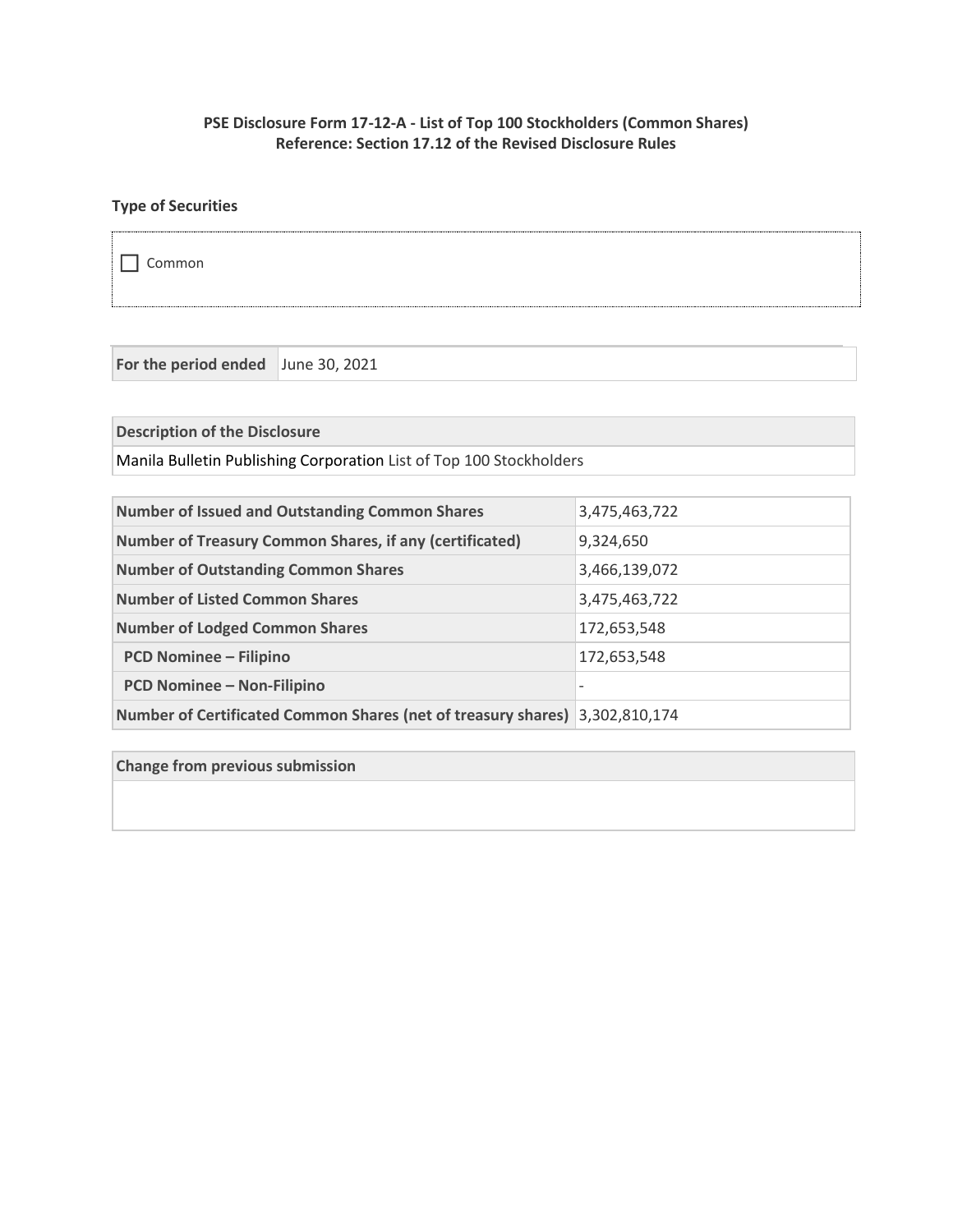Stock Transfer Service Inc. Page No. 1 MANILA BULLETIN PUBLISHING CORPORATION List of Top 100 Stockholders As of 06/30/2021

| Rank         | Name                                   | Holdings             | Rank   |
|--------------|----------------------------------------|----------------------|--------|
| $\mathbf{1}$ | U S AUTOMOTIVE CO INC                  | 1,883,738,106 54.20% |        |
| 2            | USAUTOCO INC.                          | 811, 225, 930 23.34% |        |
| 3            | MENZI TRUST FUND INC                   | 292,632,568 08.42%   |        |
| 4            | PCD NOMINEE CORPORATION                | 172,653,548          | 04.97% |
| 5            | EVERGREEN STOCKBROKERAGE & SEC., INC.  | 135,807,290          | 03.91% |
| 7            | UY, WILLIAM CARLOS                     | 9,089,117            | 00.26% |
| 8            | CHUNG BUNSIT                           | 6, 217, 122 00. 18%  |        |
| 9            | CHUA, FRANCISCO C.                     | 4,544,563            | 00.13% |
| 10           | ANITA S. REGALADO-DALAKOURAS           | 4,544,562            | 00.13% |
| 11           | TAN, TEODORA D.                        | 4,544,561            | 00.13% |
| 12           | MIRIAM CU                              | 4,173,850            | 00.12% |
| 13           | GOLDCLASS INC.                         | 3,541,906            | 00.10% |
| 14           | CHING, RICHARD                         | 3,326,332            | 00.10% |
| 15           | YAP, BASILIO C.                        | 2,851,891            | 00.08% |
| 16           | YAP, BENJAMIN C.                       | 2,851,891            | 00.08% |
| 17           | BASILIO C. YAP                         | 2,380,087            | 00.07% |
| 18           | BENJAMIN C. YAP                        | 2,380,087            | 00.07% |
| 19           | MAKATI SUPERMARKET CORPORATION         | 2,272,281 00.07%     |        |
| 20           | UNIMART INC                            | 2,272,281            | 00.07% |
| 21           | SY, JIMMY                              | 1,817,826            | 00.05% |
| 22           | LEE, EDWARD A.                         | 1,817,826            | 00.05% |
| 23           | CARLOS UY CORPORATION                  | 1,817,826            | 00.05% |
| 24           | MICHAEL ANGELO P &/OR BIENVENIDO U LIM | 1,802,026 00.05%     |        |
| 25           | YAP JR, ENRIQUE Y.                     | 1,365,544            | 00.04% |
| 26           | JOHNNY K CHOA                          | 1,326,547 00.04%     |        |
|              |                                        |                      |        |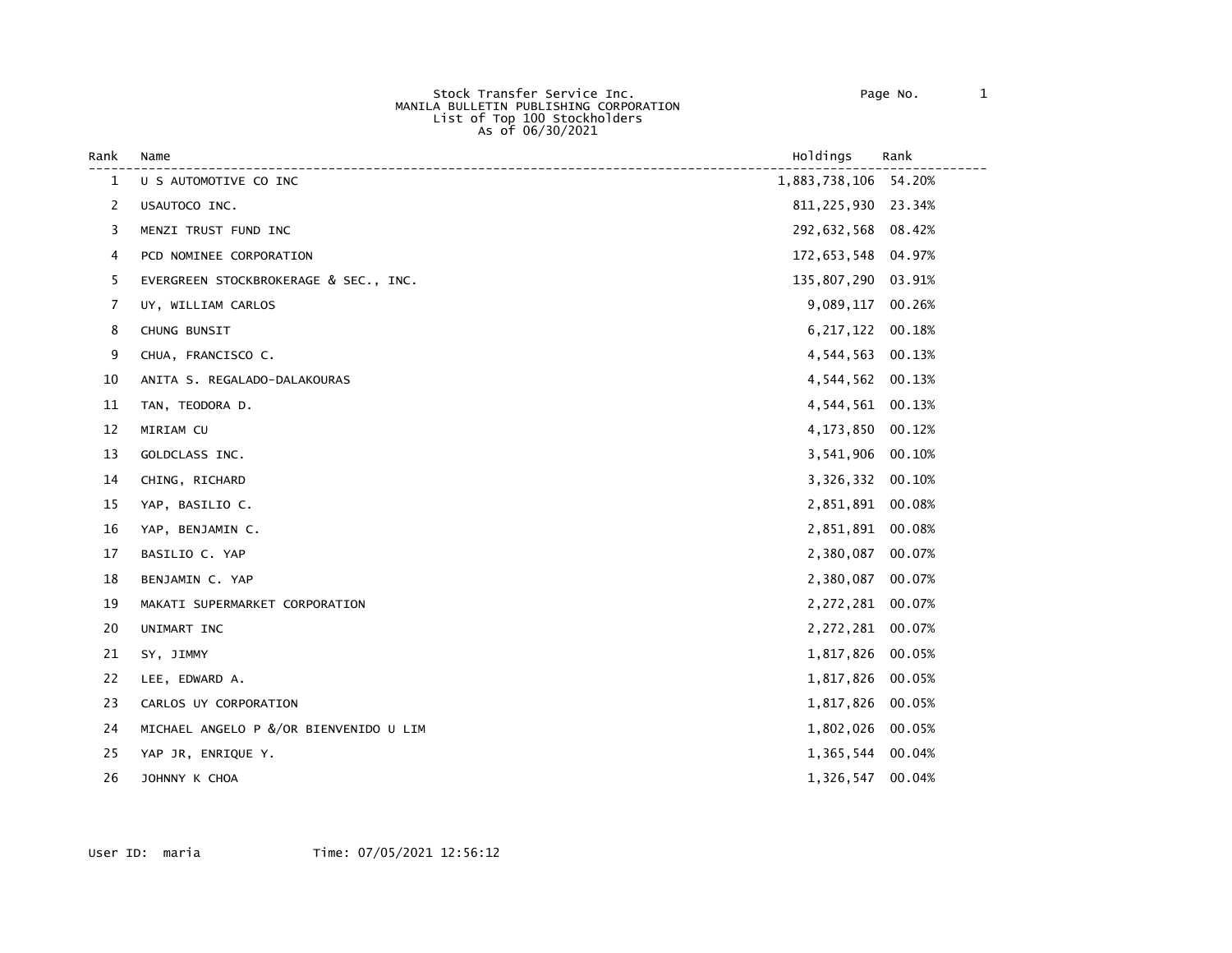| Rank | Name                                          | Holdings       | Rank   |
|------|-----------------------------------------------|----------------|--------|
| 27   | O LEDESMA & CO INC                            | 1,195,560      | 00.03% |
| 28   | LEE, CARLOS A.                                | 1,139,325      | 00.03% |
| 29   | TIONG KENG CHING                              | 1,136,140      | 00.03% |
| 30   | SABINO B PADILLA IV &/OR MA DOMINGA B PADILLA | 1,134,663      | 00.03% |
| 31   | MIRIAM C. CU                                  | 1,128,995      | 00.03% |
| 32   | ZENAIDA GONZALES OR ARNEL GONZALES            | 1,127,058      | 00.03% |
| 33   | YAP, NICHOL C.                                | 945,626        | 00.03% |
| 34   | YAP, JOHNNY C.                                | 945,626        | 00.03% |
| 35   | YAP III, EMILIO C.                            | 945,626        | 00.03% |
| 36   | EDAN CORPORATION                              | 913,596        | 00.03% |
| 37   | SY BEE DY                                     | 908,921        | 00.03% |
| 38   | BARCELON, GEORGE T.                           | 908,918        | 00.03% |
| 39   | ILUSORIO, ERLINDA K                           | 908,916        | 00.03% |
| 40   | MA BARBARA B &/OR TEODORO B PADILLA           | 874,969        | 00.03% |
| 41   | MA DOMINGA B &/OR MA BARBARA B PADILLA        | 874,969        | 00.03% |
| 42   | TEODORO B &/OR MA DOMINGA B PADILLA           | 874,966        | 00.03% |
| 43   | MICHAEL VINCENT Y. YAP                        | 867,174        | 00.02% |
| 44   | ENRIQUE Y. YAP JR.                            | 844,016        | 00.02% |
| 45   | JEANNE SY KING                                | 818,025        | 00.02% |
| 46   | CHUNG BUN SIT                                 | 794,463        | 00.02% |
| 47   | JOHNNY C. YAP                                 | 793,363        | 00.02% |
| 48   | NICHOL C. YAP                                 | 793,363        | 00.02% |
| 49   | EMILIO C. YAP III                             | 793,362        | 00.02% |
| 50   | PAN MALAYAN MANAGEMENT & INVESTMENT CORP      | 735,641 00.02% |        |
| 51   | PINKY ROSE &/OR FLORENTINA PEDRO LIM          | 730,067        | 00.02% |
| 52   | SABINO B PADILLA IV &/OR MA BARBARA B PADILLA | 699,976        | 00.02% |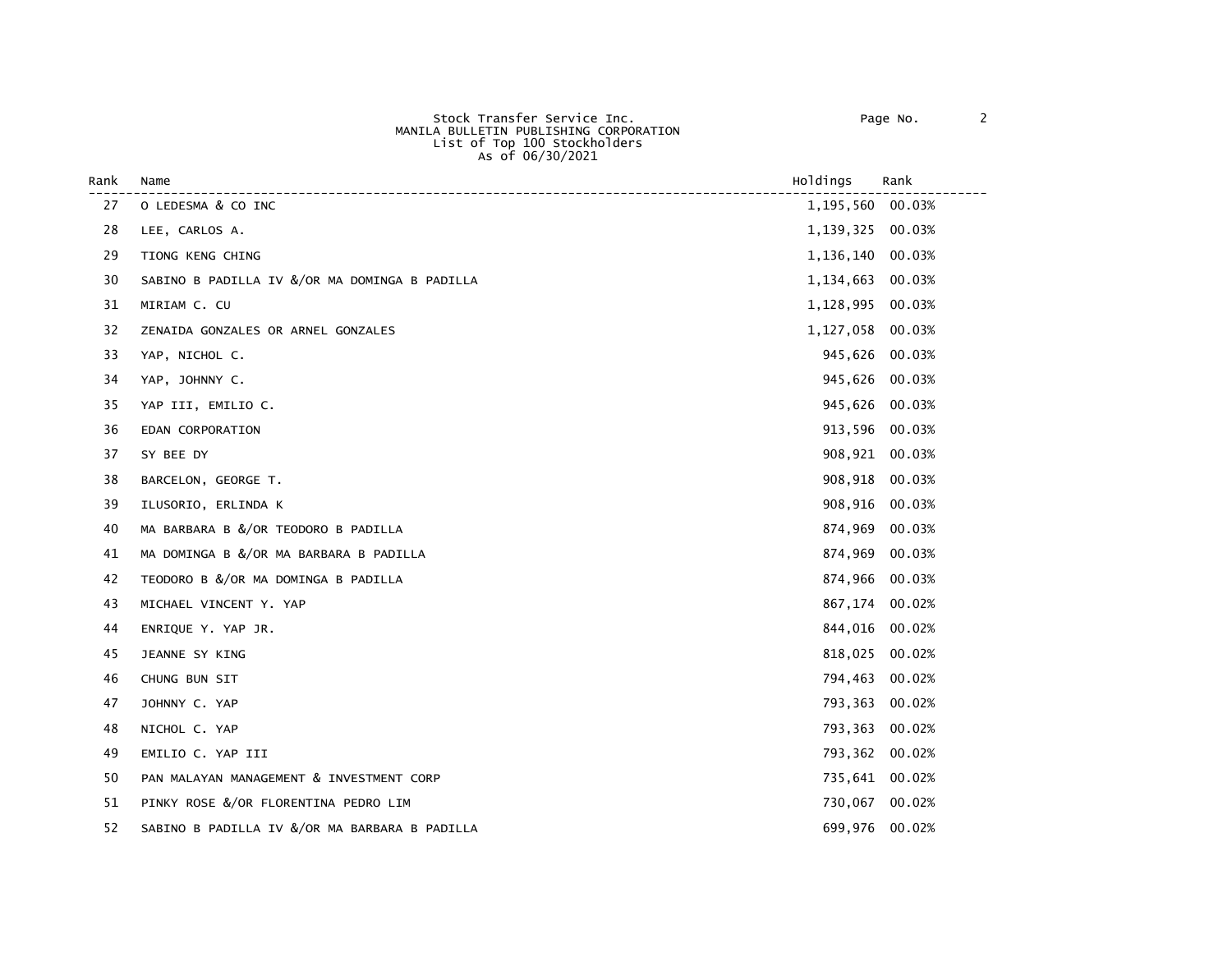### User ID: maria Time: 07/05/2021 12:56:12

Stock Transfer Service Inc. Page No. 3

| MANILA BULLETIN PUBLISHING CORPORATION<br>List of Top 100 Stockholders<br>As of 06/30/2021 |                                                    |          |        |
|--------------------------------------------------------------------------------------------|----------------------------------------------------|----------|--------|
| Rank                                                                                       | Name                                               | Holdings | Rank   |
| 53                                                                                         | EDELYN L ONGCHANHOI ITF KAILYN PEARL L ONGCHANHOI  | 662,602  | 00.02% |
| 54                                                                                         | CARLOS CHUNG BUNSIT                                | 640,413  | 00.02% |
| 55                                                                                         | EDELYN L ONGCHANHOI ITF KEVIN WILLIAM L ONGCHANHOI | 602,367  | 00.02% |
| 56                                                                                         | DR. ANACLETO S. HERMOGENES                         | 568,073  | 00.02% |
| 57                                                                                         | SEE, BENITO LAGUNA                                 | 545,351  | 00.02% |
| 58                                                                                         | FIDEL V. GIRON                                     | 540,807  | 00.02% |
| 59                                                                                         | FERIA, CRISTETA A                                  | 522,626  | 00.02% |
| 60                                                                                         | FEDELINA U&/OR ELIODORO J&/OR BETHEL ANN RAVALO&/  | 500,325  | 00.01% |
| 61                                                                                         | CONSUNJI, EDWINA A.                                | 454,457  | 00.01% |
| 62                                                                                         | ANGEL NGU                                          | 454,457  | 00.01% |
| 63                                                                                         | RONALDO V LAVAPIEZ                                 | 454,457  | 00.01% |
| 64                                                                                         | MENDOZA, ALBERTO &/OR JEANIE C                     | 454,457  | 00.01% |
| 65                                                                                         | WELDING INDUSTRIES OF THE PHIL. INC.               | 454,457  | 00.01% |
| 66                                                                                         | JOHNNY CUA WEN GEE                                 | 444,729  | 00.01% |
| 67                                                                                         | NUBLA JR, RALPH                                    | 414,069  | 00.01% |
| 68                                                                                         | ANITY TY                                           | 411,355  | 00.01% |
| 69                                                                                         | AGAPITO P. VILLAROMAN                              | 400,000  | 00.01% |
| 70                                                                                         | BALTAO, HAZEL P                                    | 383,342  | 00.01% |
| 71                                                                                         | JEANNE S KING                                      | 366,924  | 00.01% |
| 72                                                                                         | ONG, JOSEPH D.                                     | 363,572  | 00.01% |
| 73                                                                                         | GO, CARLOS S.                                      | 363,572  | 00.01% |
| 74                                                                                         | SY, VICENTE GUEVARA                                | 363,570  | 00.01% |
| 75                                                                                         | TIU, EMILIO                                        | 363,570  | 00.01% |
| 76                                                                                         | UY, REMEDIOS                                       | 363,570  | 00.01% |
| 77                                                                                         | MARSHALL COHU ITF: MARC ALLAN C. COHU              | 349,879  | 00.01% |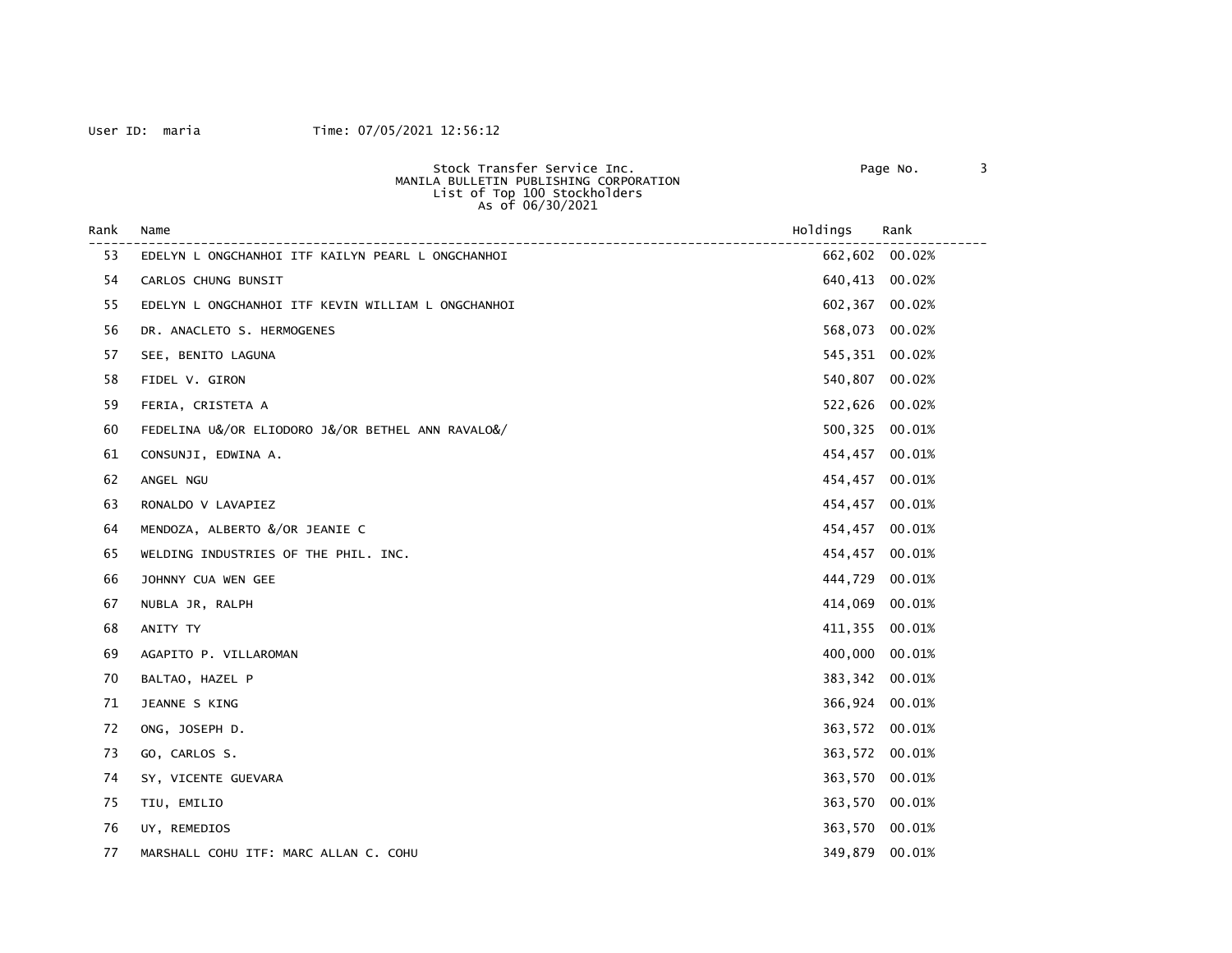### User ID: maria Time: 07/05/2021 12:56:12

#### Stock Transfer Service Inc. Page No. 4

| Rank | Name                                     | Holdings | Rank           |
|------|------------------------------------------|----------|----------------|
| 79   | YAP JR, EMILIO C                         | 313,236  | 00.01%         |
| 80   | GO, EUSEBIO S                            | 290,854  | 00.01%         |
| 81   | V LEYEZA                                 | 278,199  | 00.01%         |
| 82   |                                          |          |                |
|      | YAP, FLORENTINO C                        | 272,678  | 00.01%         |
| 83   | GO, CARLITO C                            | 272,678  | 00.01%         |
| 84   | JOSEF, JOSEFINA N.                       | 272,678  | 00.01%         |
| 85   | JOSE LIM CHU TICK                        | 272,677  | 00.01%         |
| 86   | GAN TIONG CHUA                           | 272,677  | 00.01%         |
| 87   | CIPRIANO, PURIFICACION M.                | 272,677  | 00.01%         |
| 88   | TANQUETO JR, PERSHING                    | 272,677  | 00.01%         |
| 89   | LILIA SAN BUENAVENTURA                   | 259,615  | 00.01%         |
| 90   | GO, WILSON G.                            | 254,503  | 00.01%         |
| 91   | CHUA HU HUA                              | 254,498  | 00.01%         |
| 92   | DANIEL C CU                              | 247,581  | 00.01%         |
| 93   | ESTATE DEVELOPERS AND INVESTORS CORP     | 242,861  | 00.01%         |
| 94   | ELIODORO J. RAVALO                       | 240,863  | 00.01%         |
| 95   | MENDOZA, AMORSOLO V                      | 239,383  | 00.01%         |
| 96   | ANDREA D DOMINGO                         | 234,440  | 00.01%         |
| 97   | OPPEN, ANTONIO C.                        | 230,848  | 00.01%         |
| 98   | JESSE REYES                              | 227,237  | 00.01%         |
| 99   | P & A AGRICULTURAL & TRADING CORPORATION |          | 227,230 00.01% |

100 CATAPUSAN, JULITO A. 218,154 00.01%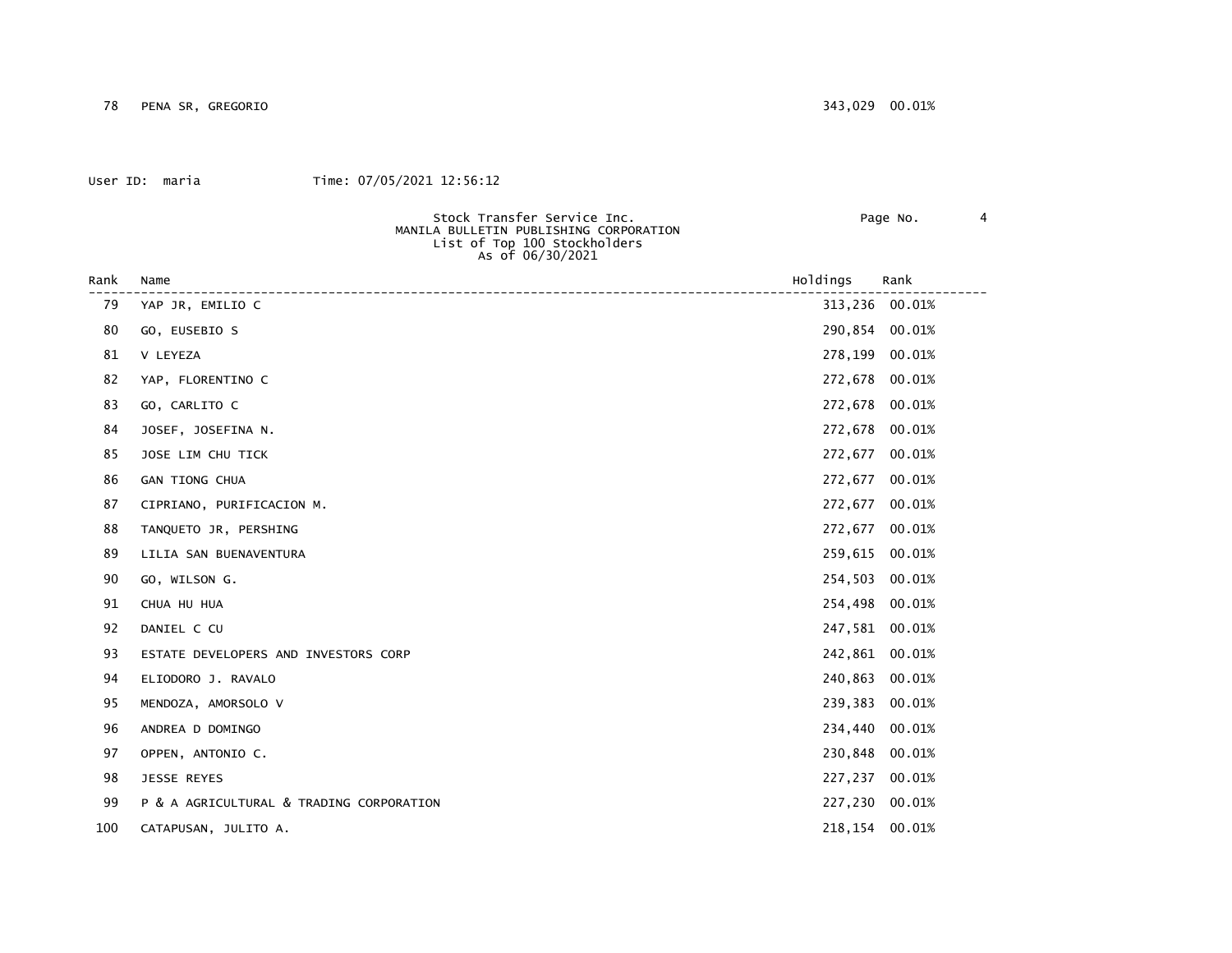|      |      | Stock Transfer Service Inc.<br>MANILA BULLETIN PUBLISHING CORPORATION<br>List of Top 100 Stockholders<br>As of 06/30/2021 |                               | Page No. |  |
|------|------|---------------------------------------------------------------------------------------------------------------------------|-------------------------------|----------|--|
| Rank | Name |                                                                                                                           | Holdings                      | Rank     |  |
|      |      |                                                                                                                           |                               |          |  |
|      |      | Total Top 100 Shareholders :                                                                                              | 3,402,283,166 98.16%          |          |  |
|      |      | Total Issued Shares                                                                                                       | ------------<br>3,475,463,777 |          |  |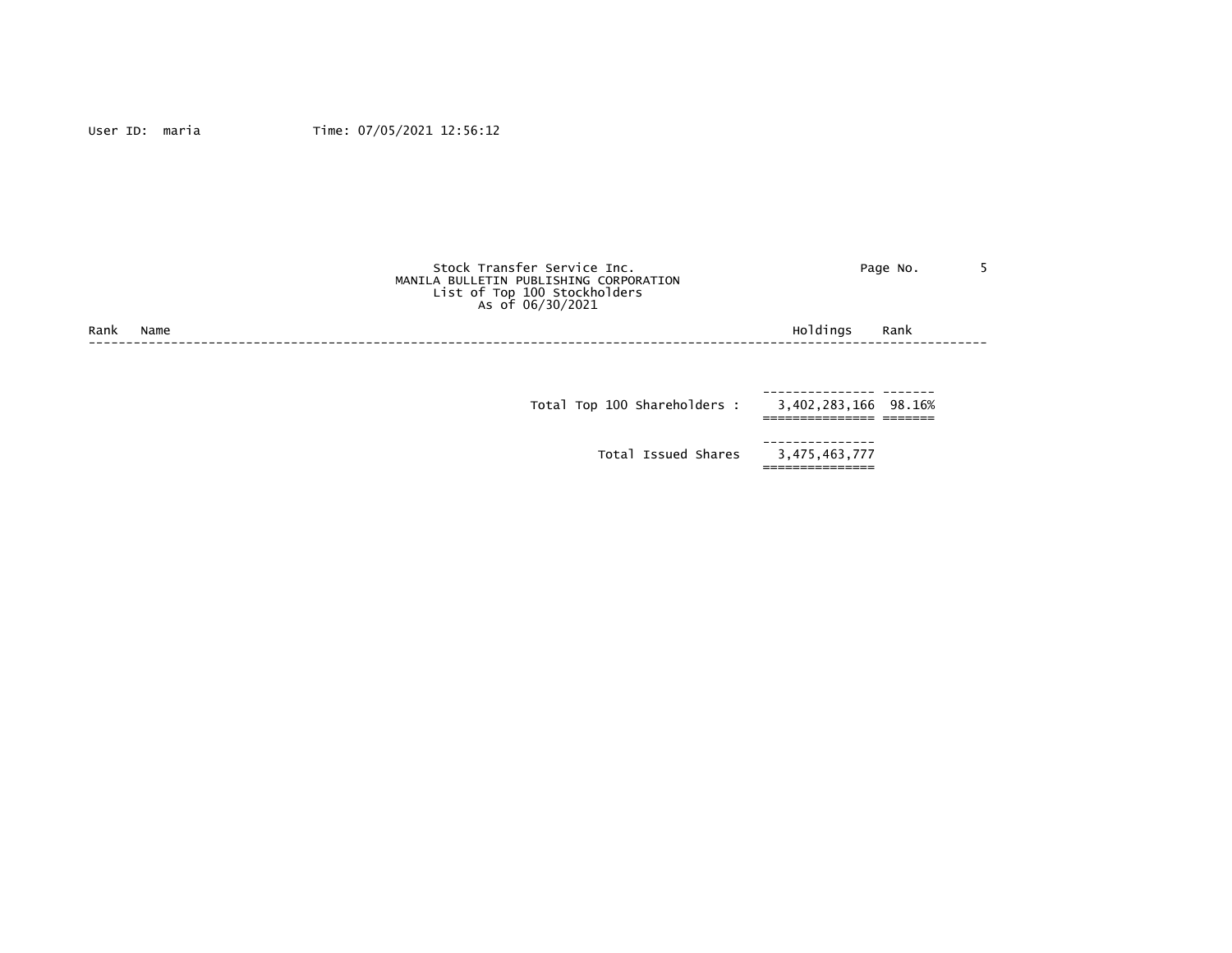## **OUTSTANDING BALANCES FOR A SPECIFIC COMPANY**

Company Code - MB0000000000

| Business Date: June 30, 2021                      |                 |
|---------------------------------------------------|-----------------|
| <b>BPNAME</b>                                     | <b>HOLDINGS</b> |
| <b>UPCC SECURITIES CORP.</b>                      | 4,824,271       |
| A & A SECURITIES, INC.                            | 1,259,120       |
| <b>ABACUS SECURITIES CORPORATION</b>              | 8,790,669       |
| PHILSTOCKS FINANCIAL INC                          | 1,610,901       |
| A. T. DE CASTRO SECURITIES CORP.                  | 212,469         |
| ALPHA SECURITIES CORP.                            | 91,853          |
| BA SECURITIES, INC.                               | 208,809         |
| AP SECURITIES INCORPORATED                        | 401,348         |
| ANSALDO, GODINEZ & CO., INC.                      | 5,709,494       |
| AB CAPITAL SECURITIES, INC.                       | 1,041,287       |
| SB EQUITIES, INC.                                 | 2,888,082       |
| ASIA PACIFIC CAPITAL EQUITIES & SECURITIES CORP.  | 171,435         |
| ASIASEC EQUITIES, INC.                            | 385,446         |
| ASTRA SECURITIES CORPORATION                      | 90,885          |
| CHINA BANK SECURITIES CORPORATION                 | 82,098          |
| BELSON SECURITIES, INC.                           | 164,699         |
| BENJAMIN CO CA & CO., INC.                        | 68,260          |
| JAKA SECURITIES CORP.                             | 3,937,349       |
| <b>BPI SECURITIES CORPORATION</b>                 | 4,610,605       |
| CAMPOS, LANUZA & COMPANY, INC.                    | 36,498          |
| SINCERE SECURITIES CORPORATION                    | 316,439         |
| CTS GLOBAL EQUITY GROUP, INC.                     | 2,809,973       |
| TRITON SECURITIES CORP.                           | 474,733         |
| <b>IGC SECURITIES INC.</b>                        | 132,983         |
| <b>CUALOPING SECURITIES CORPORATION</b>           | 3,755           |
| DBP-DAIWA CAPITAL MARKETS PHILPPINES, INC.        | 7,837           |
| DAVID GO SECURITIES CORP.                         | 1,172,673       |
| DIVERSIFIED SECURITIES, INC.                      | 3,826,970       |
| E. CHUA CHIACO SECURITIES, INC.                   | 899,764         |
| EQUITABLE SECURIITES (PHILS.) INC.                | 12,255          |
| <b>EAST WEST CAPITAL CORPORATION</b>              | 575             |
| <b>EASTERN SECURITIES DEVELOPMENT CORPORATION</b> | 2,737,698       |
| EQUITIWORLD SECURITIES, INC.                      | 123,240         |
| EVERGREEN STOCK BROKERAGE & SEC., INC.            | 4,823,066       |
| FIRST ORIENT SECURITIES, INC.                     | 1,497           |
| FIRST INTEGRATED CAPITAL SECURITIES, INC.         | 6,362           |
| FORTUNE SECURITIES, INC.                          | 14              |
| F. YAP SECURITIES, INC.                           | 397,604         |
| <b>GLOBALINKS SECURITIES &amp; STOCKS, INC.</b>   | 348,344         |
| <b>JSG SECURITIES, INC.</b>                       | 38,175          |
| <b>GOLDSTAR SECURITIES, INC.</b>                  | 27,197          |
| GUILD SECURITIES, INC.                            | 286,628         |
| <b>HDI SECURITIES, INC.</b>                       | 2,572,945       |
| H. E. BENNETT SECURITIES, INC.                    | 319,953         |
| HK SECURITIES, INC.                               | 4,982           |
| I. ACKERMAN & CO., INC.                           | 57,427          |
| I. B. GIMENEZ SECURITIES, INC.                    | 8,949           |
| <b>INVESTORS SECURITIES, INC,</b>                 | 755,601         |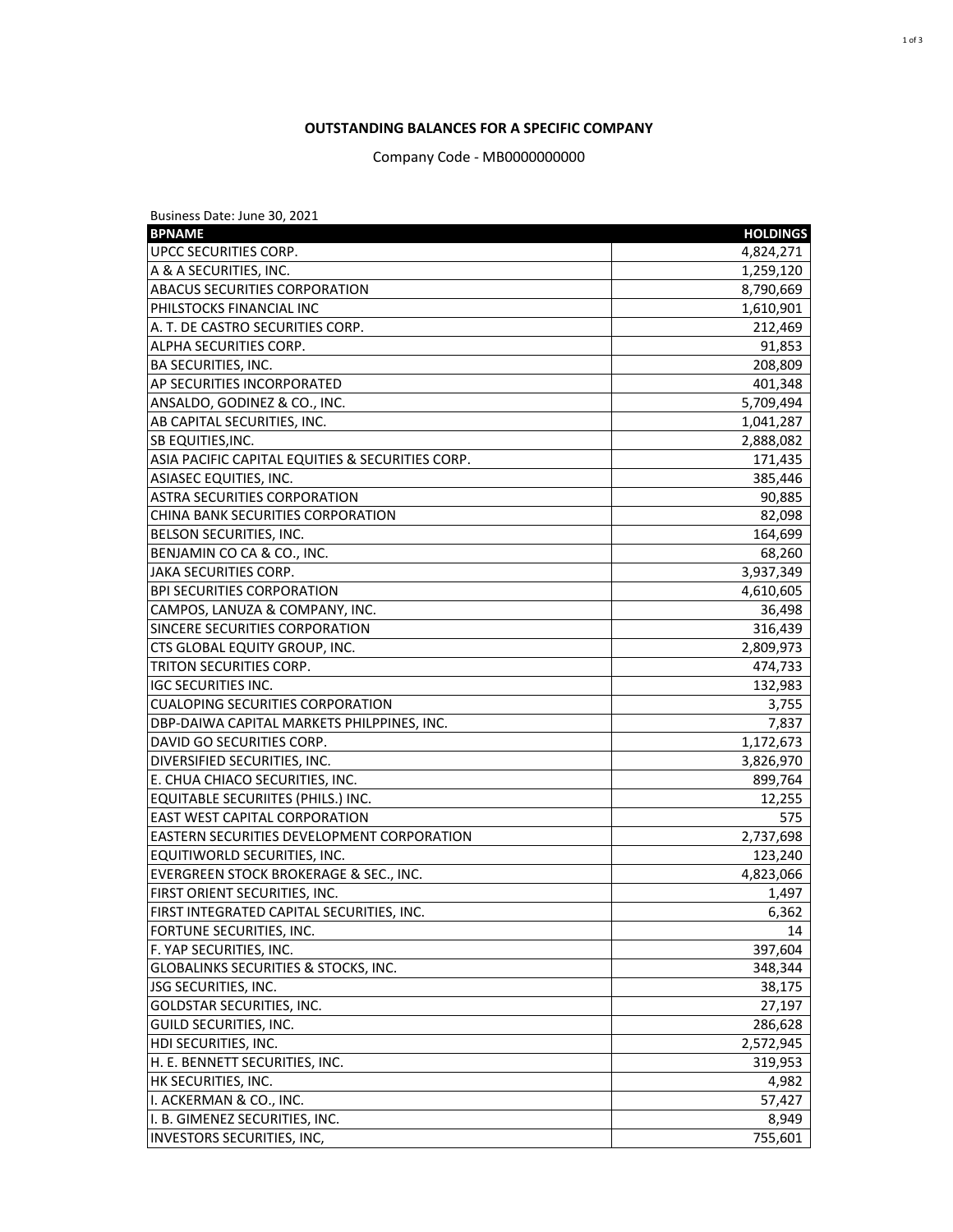| <b>BPNAME</b>                                           | <b>HOLDINGS</b> |
|---------------------------------------------------------|-----------------|
| IMPERIAL, DE GUZMAN, ABALOS & CO., INC.                 | 59,009          |
| INTRA-INVEST SECURITIES, INC.                           | 295,595         |
| ASIAN CAPITAL EQUITIES, INC.                            | 23              |
| J.M. BARCELON & CO., INC.                               | 58,279          |
| <b>STRATEGIC EQUITIES CORP.</b>                         | 48,422          |
| LARRGO SECURITIES CO., INC.                             | 20,394          |
| LOPEZ, LOCSIN, LEDESMA & CO., INC.                      | 678             |
| LUCKY SECURITIES, INC.                                  | 1,905           |
| LUYS SECURITIES COMPANY, INC.                           | 3,475,975       |
| <b>MANDARIN SECURITIES CORPORATION</b>                  | 9,010,212       |
| COL Financial Group, Inc.                               | 20,529,577      |
| DA MARKET SECURITIES, INC.                              | 48,299          |
| MERCANTILE SECURITIES CORP.                             | 809,643         |
| MERIDIAN SECURITIES, INC.                               | 153,122         |
| MDR SECURITIES, INC.                                    | 67,486          |
| REGIS PARTNERS, INC.                                    | 33,389          |
| MOUNT PEAK SECURITIES, INC.                             | 1,582,983       |
| NEW WORLD SECURITIES CO., INC.                          | 1,569,852       |
| OPTIMUM SECURITIES CORPORATION                          | 211,813         |
| <b>RCBC SECURITIES, INC.</b>                            | 795,368         |
| PAN ASIA SECURITIES CORP.                               | 1,252,852       |
| PAPA SECURITIES CORPORATION                             | 474,041         |
| MAYBANK ATR KIM ENG SECURITIES, INC.                    | 2,124,351       |
| PLATINUM SECURITIES, INC.                               | 27,305          |
| PNB SECURITIES, INC.                                    | 805,168         |
| PREMIUM SECURITIES, INC.                                | 521,260         |
| SALISBURY BKT SECURITIES CORPORATION                    | 12,108          |
| <b>QUALITY INVESTMENTS &amp; SECURITIES CORPORATION</b> | 3,873,772       |
| R & L INVESTMENTS, INC.                                 | 534,965         |
| R. COYIUTO SECURITIES, INC.                             | 393,407         |
| REGINA CAPITAL DEVELOPMENT CORPORATION                  | 763,115         |
| R. NUBLA SECURITIES, INC.                               | 18,604,099      |
| AAA SOUTHEAST EQUITIES, INCORPORATED                    | 87,007          |
| R. S. LIM & CO., INC.                                   | 946,914         |
| RTG & COMPANY, INC.                                     | 104,477         |
| S.J. ROXAS & CO., INC.                                  | 68,966          |
| FIDELITY SECURITIES, INC.                               | 19,297          |
| SUMMIT SECURITIES, INC.                                 | 3,510,366       |
| STANDARD SECURITIES CORPORATION                         | 164,469         |
| SUPREME STOCKBROKERS, INC                               | 5,591           |
| TANSENGCO & CO., INC.                                   | 392,109         |
| TOWER SECURITIES, INC.                                  | 12,820,033      |
| TRANS-ASIA SECURITIES, INC.                             | 620,758         |
| UCPB SECURITIES, INC.                                   | 50,600          |
| <b>E.SECURITIES, INC.</b>                               | 82,083          |
| VENTURE SECURITIES, INC.                                | 1,060,266       |
| FIRST METRO SECURITIES BROKERAGE CORP.                  | 3,431,517       |
| WEALTH SECURITIES, INC.                                 | 1,688,184       |
| WESTLINK GLOBAL EQUITIES, INC.                          | 3,489,258       |
| BERNAD SECURITIES, INC.                                 | 328,695         |
| WONG SECURITIES CORPORATION                             | 200,003         |
| YAO & ZIALCITA, INC.                                    | 178,804         |
| YU & COMPANY, INC.                                      | 1,052,972       |
| <b>BDO SECURITIES CORPORATION</b>                       | 2,904,127       |
| <b>EAGLE EQUITIES, INC.</b>                             | 11,138          |
|                                                         |                 |